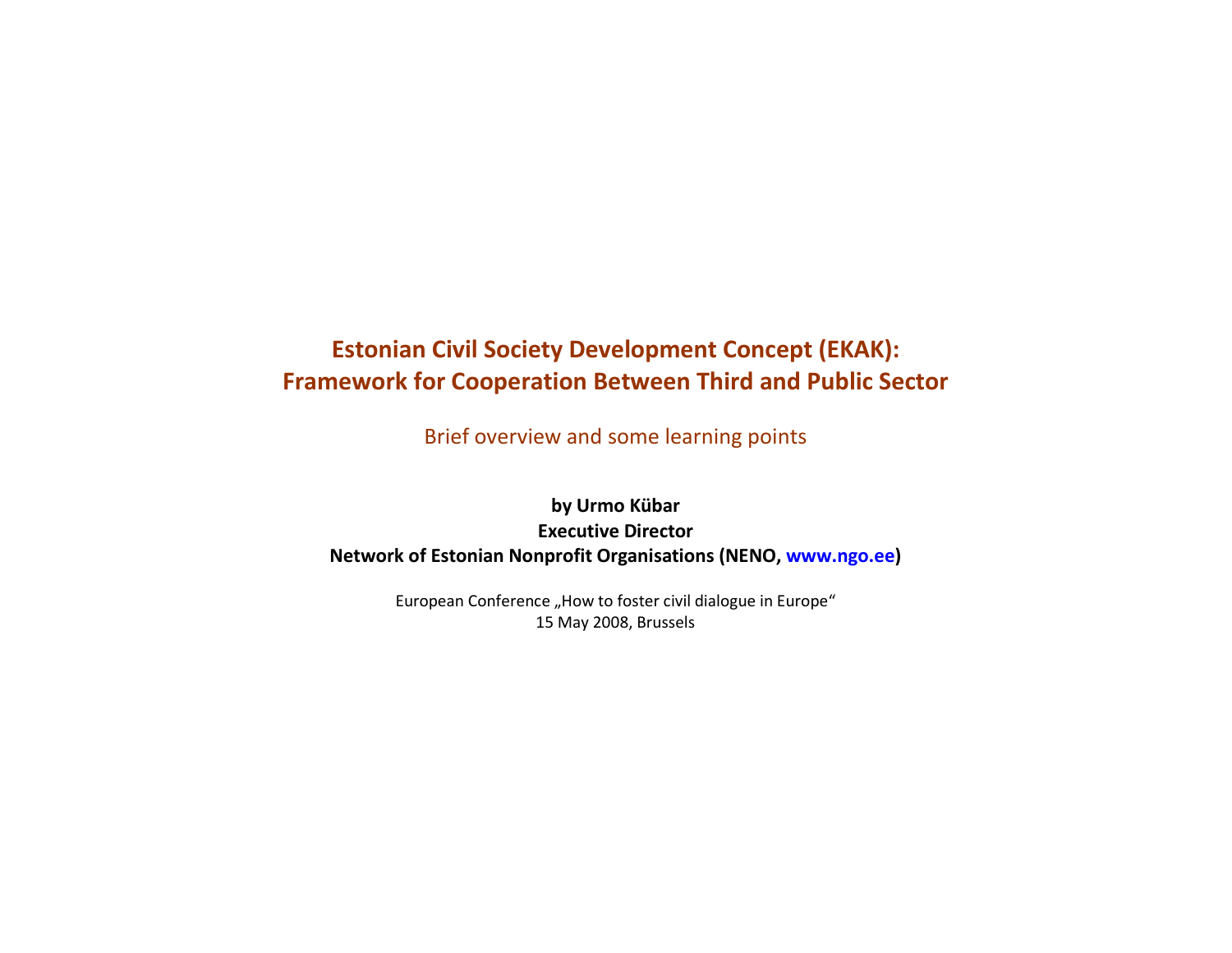#### Process and content

Estonian Civil Society Concept (EKAK in Estonian as an abbreviation from Eesti Kodanikuühiskonna Arengukontseptsioon) was initiated by NENO in 1999 with financial support from UNDP. The document was rewritten three times before EKAK was approved by Estonian Nonprofit Roundtable (an open forum for all nonprofits in Estonia that was active from 2000-04) in 2001 and handed over to the Riigikogu (Estonian Parliament). Long process allowed participation of hundreds of NGOs – the project managers toured the country, met with NGOs at public roundtables and drew up bulky charts of amendments and proposals from people living in the remotest villages –, and the feeling of 'ownership' of NGO community over EKAK, thus making it a truly legitimate voice of the NGOs and not just a creation of one umbrella organisation. Moreover, writing the document and later seeing it adopted by Riigikogu certainly gave the Estonian NGO community a boost of self-esteem and self-recognition as a united force in society.

Parallel to the discussions within NGO community, the political parties were involved in the process in its development phase. Although it took more than a year before EKAK was adopted by the Riigikogu in December 2002, the delay was caused more by confusion which parliamentary commission should work with it (finally it was done in joint operation of culture, social and constitutional commissions), not by the reluctance of politicians. Finally, EKAK was adopted unanimously by all political parties represented in the Riigikogu. However, looking back to the process, it can be said that the it should have involved also ministries, because it was their mediocre awareness and interest in EKAK that later turned out to be the weakest link of its implementation.

EKAK is the strategy document, that defines the mutually complementing roles of public authorities and civic initiative, principles of their cooperation and mechanisms and priorities for cooperation in shaping and implementing public policies and building up civil society in Estonia. Besides concrete goals and fields of activities (e.g. improvement of the system of financing citizens' associations from public budget, systematisation of the statistics about third sector, development of the principles for public participation in the policy-making and for outsourcing public services to the nonprofit sector, etc) perhaps the most Long process allowed widespread participation and made EKAK 'our own' document for the NGO community

Although the consensus was found between NGOs and politicians, more attention should have been paid for involving ministries' officials into the process

Structure of EKAK: goals, shared values and principles of cooperation, ways of achieving goals, and implementation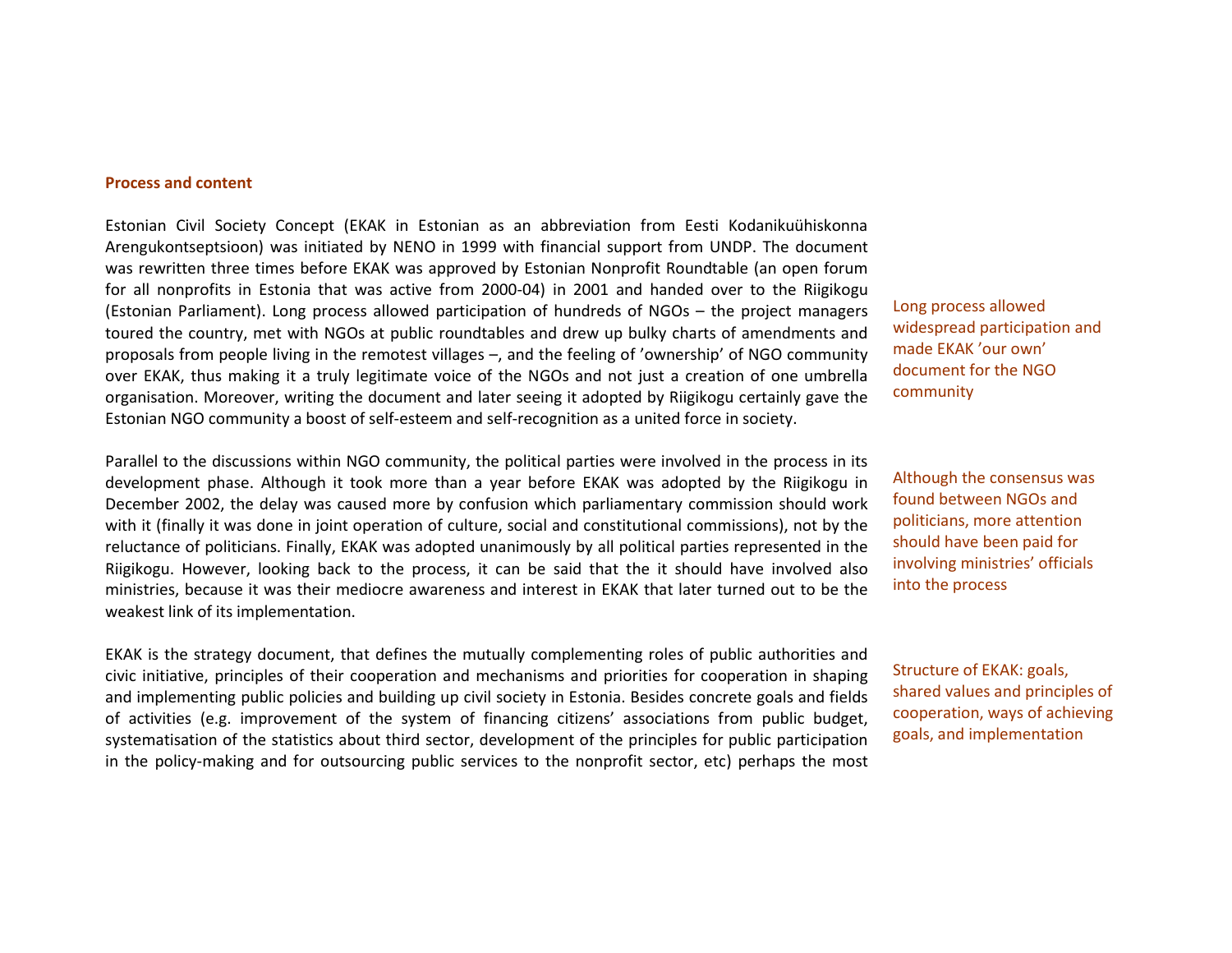important underlying conception of this document is that both the public and the nonprofit sector are equal partners in developing the society, and that nonprofit sector remains independent even if it receives funding from public sector. Although it is likely that most of politicians at that time saw it just as a declaration, the fact that it was adopted by the parliament has been very useful for NGO community as since then it has been possible to refer to this document whenever there are problems with public and nonprofit sectors' cooperation.

In every two years (so far in 2005 and 2007) the parliamentary hearing takes place on EKAK implementation.

#### Implementation

A Joint Committee for EKAK implementation was established in 2003 composed of representatives of each ministry and NGOs from different fields. Among other things, the Committee was assigned to evaluate the degree to which the parties have fulfilled the commitments they undertook in the EKAK, as well as to develop an activity plan for the years 2004-06. There were three working groups established within the Committee: one dealing with legislation and involvement issues, second with sustainability of the nonprofit sector, and third with civic education.

At the end of 2006, NENO conducted an audit for the Joint Committee that identified three main problems in implementing EKAK: (1) lack of political interest; (2) poor quality and implementation of activity plan caused by insufficient financial and human resources (the budget for the Committee was allocated from a supplementary budget of approx. 130 000-190 000 Euros a year), and (3) unclear role and responsibilities of both the Committee and its members, especially from the side of public sector (the ministries were represented by officials who usually didn't have the power to make decisions in the name of their ministry). Due to the lack of government funding the NGOs represented in the Committee had to find the resources often on their own if they wanted the work to get done (e.g. many activities were funded by Baltic-American Partnership Programme). Furthermore, because of the limited resources the working

refer to this agreement in case Since the adoption in the Parliament, NGOs can always of problems with cooperation between the sectors

Problems with implementation: lack of political interest; insufficient financial and human resources, and unclear role of the implementation Committee and its memebers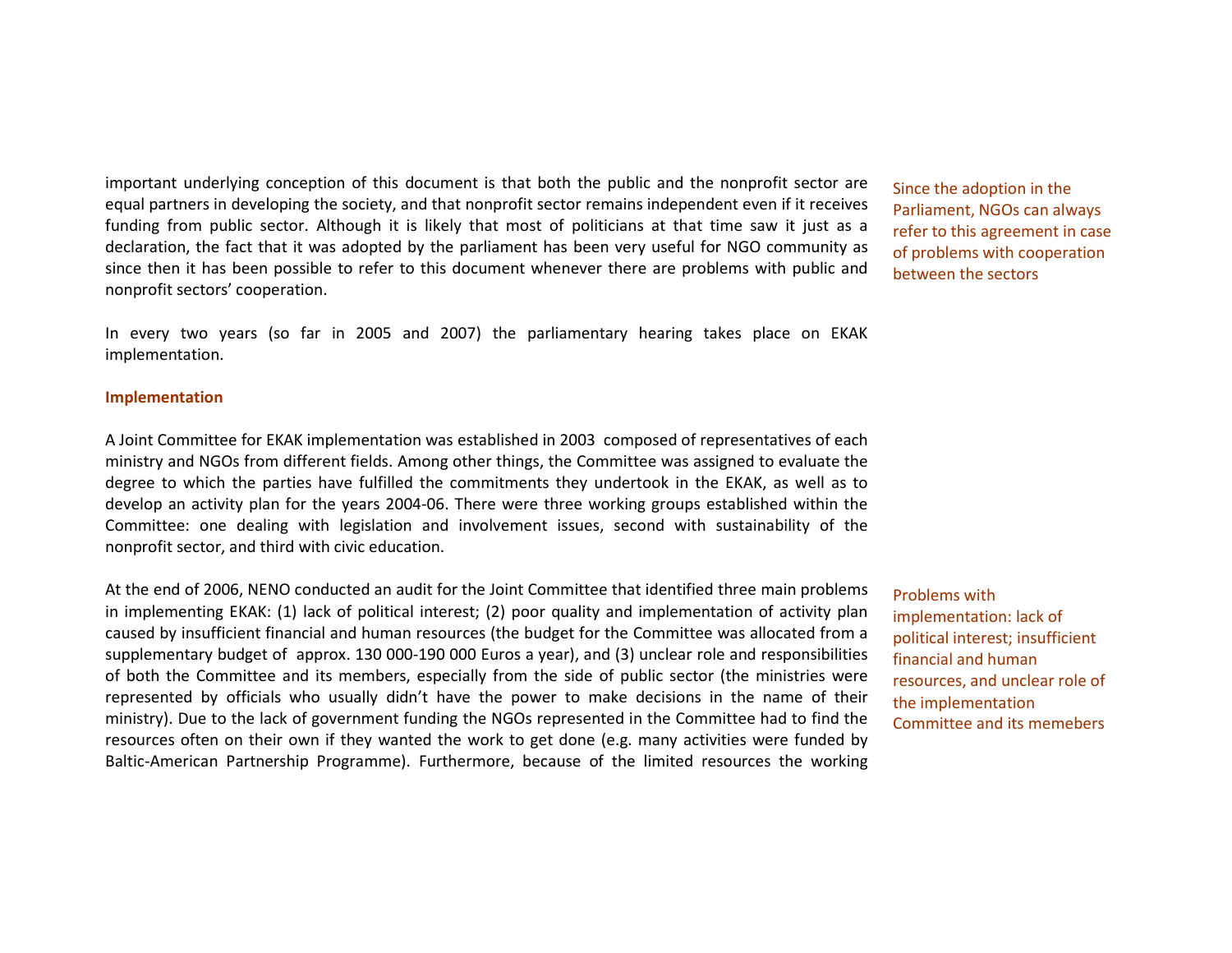groups within the Commitee had to fulfill two contradictory roles, being at the same time responsible for implementation of the activity plan and evaluating the implementation. In the years following the estabilishment of the Committee its membership increased to 30, which also slowed down the efficiency of the work.

In order to solve these problems, NGOs recommended the revision of the principles and membership of the Joint Committee and formation of implementation units in both the public sector and NGOs. During the summer of 2007, the principles and membership of the Committee were revised, and as a result the new committee is smaller in number, but composed of higher level officials. It includes representatives of 10 umbrella organizations, business and trade unions, as well as chancellors (the highest state officials in Estonia) of the ministries of Finance, Social Affairs, Education, Culture, and Economic Affairs, and the deputy-chancellor of the Ministry of Interior. The Minister of Regional Affairs chairs the Committee. In addition, a representative of the Estonian Parliament and two government foundations (Enterprise Estonia and Non-Estonians' Integration Foundation) also sit on this Committee.

As about implementation units, a positive development has been the employment of additional two officials within the Ministry of Interior, under Minister of Regional Affairs, who are responsible for civil society development (from 2003-07 there was only one official working with these issues). The ministry plans to establish a department for civil society development that would act as the implementation unit of EKAK on behalf of public sector. Nevertheless, NGOs are also pushing for the formation of implementation unit on behalf of nonprofit sector, financed by the state budget. Although the need for such an unit was also supported by the chair of civil society support group in the Riigikogu, the negotiations are still ongoing without any signs of success so far.

The problems with the lack of units responsible for the implementation of EKAK became clear in the process of putting together the Civic Initiative Support Development Plan, known as KATA in Estonian. KATA aims to replace the activity plan for implementing EKAK from 2007. Essentially it is a document that brings together information about all the activities from the development plans of the various ministries

Members of the Joint Committee had to be at the same time responsible for implementation and evaluation

Formation of units clearly responsible for EKAK implementation in both the public and the third sector could speed up the implementation process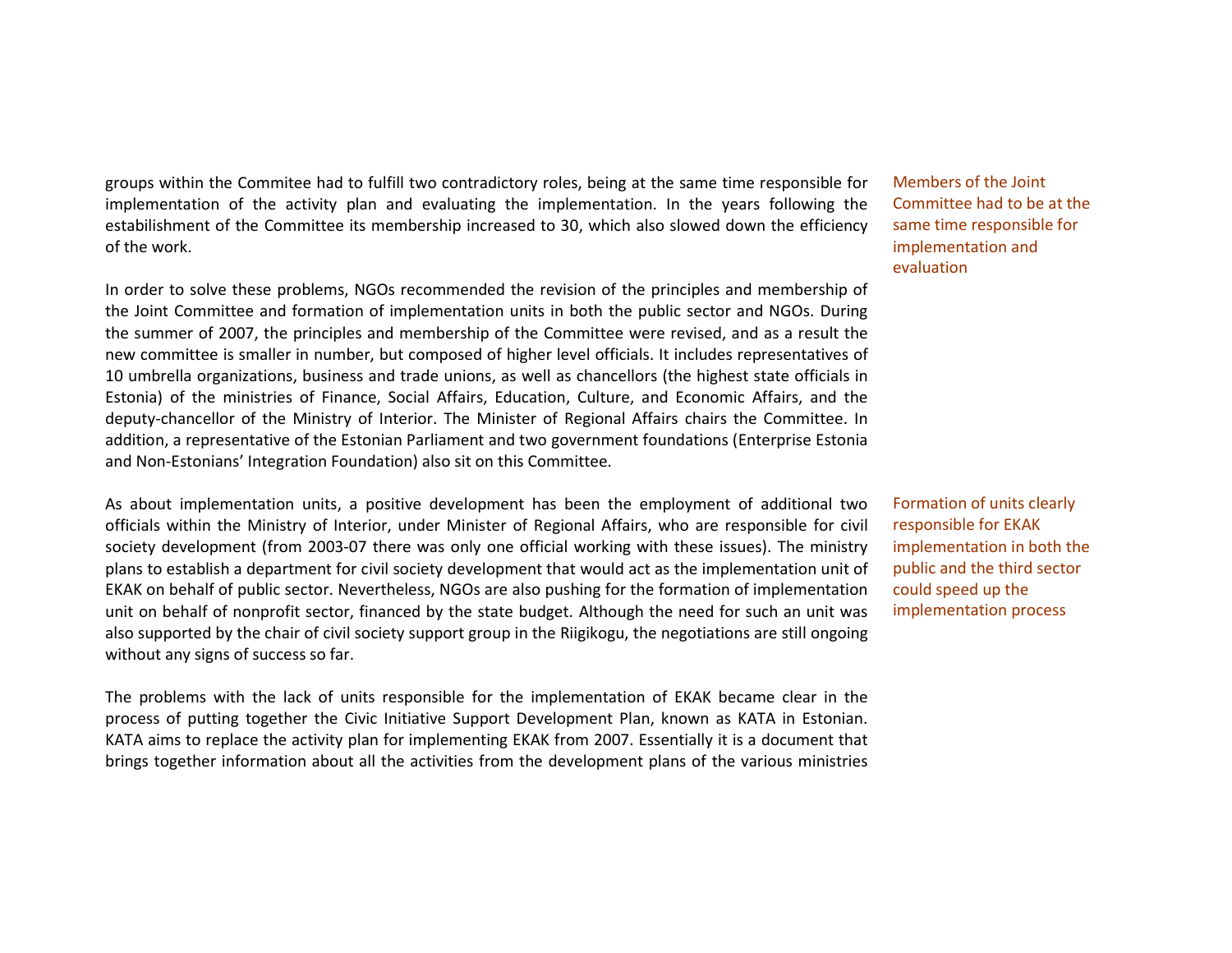that are connected with civil society. The main problem however is that KATA does not perceive civil society as a whole (as EKAK does) but as a sum of specific activities particular to one sector. Therefore its focus is not on the cross-sectoral issues, e.g. sustainability of NGOs. Further, NGO participation in the development of KATA is also limited, because of the fact that it relies predominantly on the ministries' development plans.

#### **Outcomes**

The above provides a rather critical view of the EKAK implementation, with perhaps too much emphasis on the flaws of the system. As the initiators and as one of the leaders of implementation processes on behalf of NGO sector, we felt it is important to share these learning points in order to help prevent the same mistakes in the case of similar cooperation documents being launched in future in other countries. Doubtlessly, EKAK has initiated important steps in the development of the civil society in Estonia. Strategic approach has allowed both the public and nonprofit sector to recognise the value of a strong civil society. Based on that strategy (i.e. to do the right things), several guidelines and processes have been developed to achieve this vision (i.e. to do things rightly). Most important among them have been:

- $\mathbf{u}$  agreement of several Codes of Good Practices of cooperation between public and nonprofit sector, namely Code of Good Practice on Involvement, Code of Good Practice on Public Service Delivery and Code of Good Practice on Funding (in process).
- $\blacksquare$  . launch of government's participation portal www.osale.ee, that allows civil society groups and individuals to post comments about the ongoing consultation processes, while the ministries can provide the public with draft laws, background materials as well as post polls
- ٠ appointment of officials in every ministry, whose direct responsibilities include involving the public in decision-making processes. These people will supervise the implementation of the Code of Good Practice on Involvement in their respective ministries, and help both government officials and nonprofit organisations in the matters of involvement.
- $\mathbf{u}$  launch of Civil Society Fund, financed from state budget, that supports the development of nonprofit organisations and innovative programmes for civil society development. Also the mechanisms of public funding through ministries are currently under review, in order to harmonize the system.

EKAK has allowed a strategic approach for civil society development (as opposed to just doing random projects). As a result, Estonia has a functioning civil society and a sustainable nonprofit sector